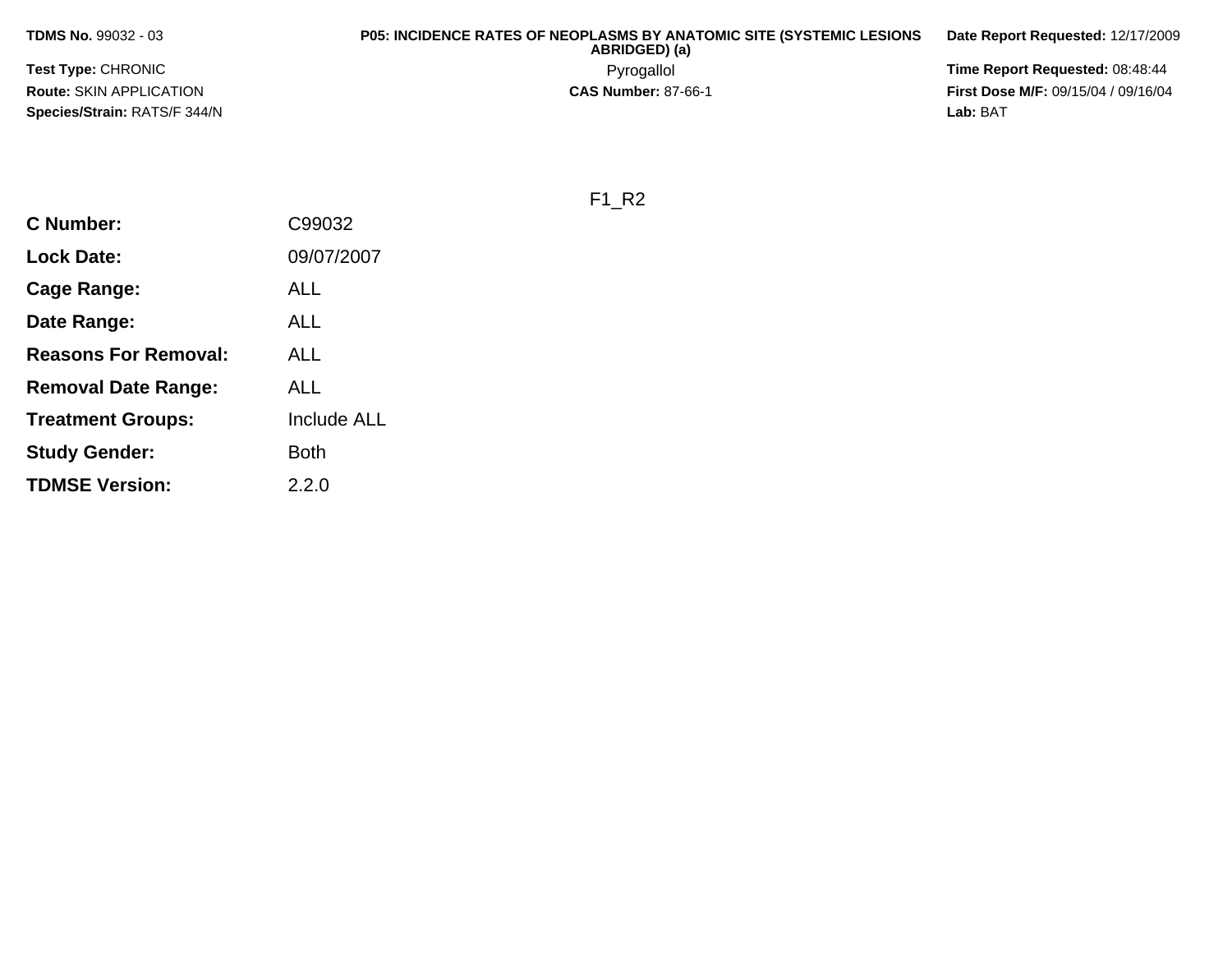| <b>TDMS No. 99032 - 03</b>              | <b>P05: INCIDENCE RATES OF NEOPLASMS BY ANATOMIC SITE (SYSTEMIC LESIONS</b> | Date Report Requested: 12/17/2009<br>Time Report Requested: 08:48:44 |                            |                 |                                     |  |  |
|-----------------------------------------|-----------------------------------------------------------------------------|----------------------------------------------------------------------|----------------------------|-----------------|-------------------------------------|--|--|
| Test Type: CHRONIC                      |                                                                             |                                                                      |                            |                 |                                     |  |  |
| Route: SKIN APPLICATION                 |                                                                             |                                                                      | <b>CAS Number: 87-66-1</b> |                 | First Dose M/F: 09/15/04 / 09/16/04 |  |  |
| Species/Strain: RATS/F 344/N            |                                                                             |                                                                      |                            |                 |                                     |  |  |
| <b>FISCHER 344 RATS MALE</b>            | 0 MG/KG                                                                     | 5 MG/KG                                                              | 20 MG/KG                   | <b>75 MG/KG</b> |                                     |  |  |
| <b>Disposition Summary</b>              |                                                                             |                                                                      |                            |                 |                                     |  |  |
| <b>Animals Initially In Study</b>       | 50                                                                          | 50                                                                   | 50                         | 50              |                                     |  |  |
| <b>Early Deaths</b>                     |                                                                             |                                                                      |                            |                 |                                     |  |  |
| <b>Moribund Sacrifice</b>               | 17                                                                          | 14                                                                   | 15                         | 17              |                                     |  |  |
| <b>Natural Death</b>                    | 10                                                                          | 8                                                                    | $\overline{7}$             | 5               |                                     |  |  |
| <b>Survivors</b>                        |                                                                             |                                                                      |                            |                 |                                     |  |  |
| <b>Natural Death</b>                    |                                                                             | $\mathbf{2}$                                                         |                            |                 |                                     |  |  |
| <b>Terminal Sacrifice</b>               | 23                                                                          | 26                                                                   | 28                         | 28              |                                     |  |  |
| <b>Animals Examined Microscopically</b> | 50                                                                          | 50                                                                   | 50                         | 50              |                                     |  |  |
| <b>ALIMENTARY SYSTEM</b>                |                                                                             |                                                                      |                            |                 |                                     |  |  |
| Esophagus                               | (50)                                                                        | (50)                                                                 | (50)                       | (50)            |                                     |  |  |
| Intestine Large, Cecum                  | (49)                                                                        | (50)                                                                 | (50)                       | (50)            |                                     |  |  |
| Intestine Large, Colon                  | (50)                                                                        | (50)                                                                 | (50)                       | (50)            |                                     |  |  |
| Adenoma                                 | 1(2%)                                                                       |                                                                      |                            |                 |                                     |  |  |
| Intestine Large, Rectum                 | (50)                                                                        | (50)                                                                 | (50)                       | (50)            |                                     |  |  |
| Intestine Small, Duodenum               | (50)                                                                        | (50)                                                                 | (50)                       | (50)            |                                     |  |  |
| Intestine Small, Ileum                  | (50)                                                                        | (50)                                                                 | (50)                       | (50)            |                                     |  |  |
| Intestine Small, Jejunum                | (50)                                                                        | (50)                                                                 | (50)                       | (50)            |                                     |  |  |
| Liver                                   | (50)                                                                        | (50)                                                                 | (50)                       | (50)            |                                     |  |  |
| Hepatocellular Adenoma                  | 1(2%)                                                                       |                                                                      | 1(2%)                      | 1(2%)           |                                     |  |  |
| Hepatocellular Adenoma, Multiple        |                                                                             |                                                                      | 1(2%)                      |                 |                                     |  |  |
| Hepatocellular Carcinoma                |                                                                             | 1(2%)                                                                |                            |                 |                                     |  |  |
| Mesentery                               | (9)                                                                         | (2)                                                                  | (3)                        | (5)             |                                     |  |  |
| Fibrous Histiocytoma                    | 1(11%)                                                                      |                                                                      |                            |                 |                                     |  |  |
| Oral Mucosa                             | (2)                                                                         | (1)                                                                  | (4)                        | (3)             |                                     |  |  |
| Pancreas                                | (50)                                                                        | (50)                                                                 | (50)                       | (50)            |                                     |  |  |
| Salivary Glands                         | (50)                                                                        | (50)                                                                 | (50)                       | (50)            |                                     |  |  |
| Carcinoma                               | 1(2%)                                                                       |                                                                      |                            |                 |                                     |  |  |
| Schwannoma Malignant                    | 1(2%)                                                                       |                                                                      | 1(2%)                      |                 |                                     |  |  |
| Stomach, Forestomach                    | (50)                                                                        | (50)                                                                 | (50)                       | (50)            |                                     |  |  |
| Squamous Cell Papilloma                 |                                                                             | 1(2%)                                                                |                            |                 |                                     |  |  |
| Stomach, Glandular                      | (50)                                                                        | (50)                                                                 | (50)                       | (50)            |                                     |  |  |
| Adenoma                                 |                                                                             | 1(2%)                                                                |                            | 1(2%)           |                                     |  |  |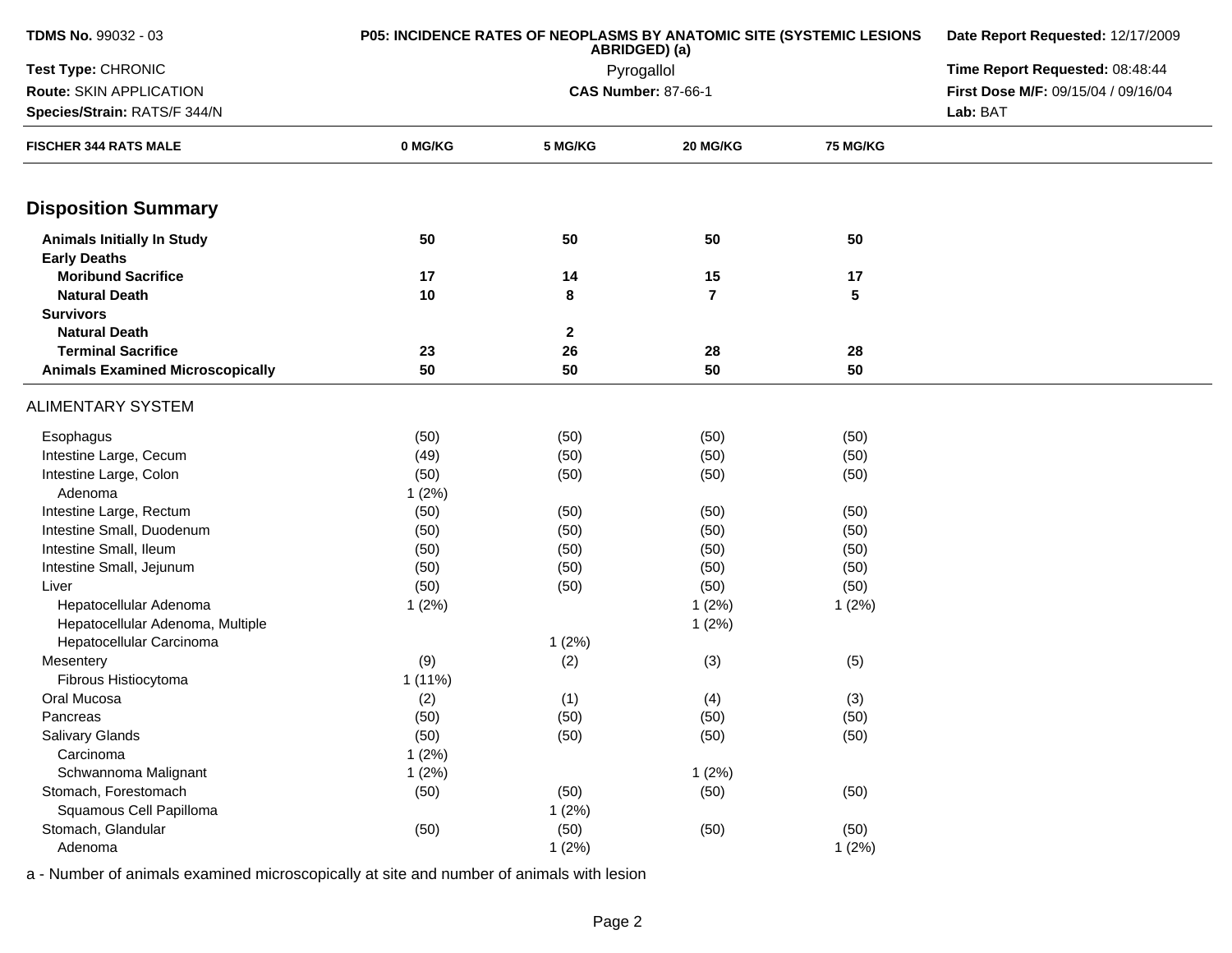| <b>TDMS No. 99032 - 03</b>            | P05: INCIDENCE RATES OF NEOPLASMS BY ANATOMIC SITE (SYSTEMIC LESIONS | Date Report Requested: 12/17/2009 |          |                 |                                     |
|---------------------------------------|----------------------------------------------------------------------|-----------------------------------|----------|-----------------|-------------------------------------|
| Test Type: CHRONIC                    |                                                                      | Time Report Requested: 08:48:44   |          |                 |                                     |
| Route: SKIN APPLICATION               |                                                                      | <b>CAS Number: 87-66-1</b>        |          |                 | First Dose M/F: 09/15/04 / 09/16/04 |
| Species/Strain: RATS/F 344/N          |                                                                      |                                   |          |                 | Lab: BAT                            |
| <b>FISCHER 344 RATS MALE</b>          | 0 MG/KG                                                              | 5 MG/KG                           | 20 MG/KG | <b>75 MG/KG</b> |                                     |
| Carcinosarcoma                        | 1(2%)                                                                |                                   |          |                 |                                     |
| Leiomyosarcoma                        |                                                                      | 1(2%)                             |          |                 |                                     |
| Tongue                                | (1)                                                                  | (0)                               | (0)      | (2)             |                                     |
| Squamous Cell Carcinoma               | 1 (100%)                                                             |                                   |          |                 |                                     |
| Squamous Cell Papilloma               |                                                                      |                                   |          | 1(50%)          |                                     |
| CARDIOVASCULAR SYSTEM                 |                                                                      |                                   |          |                 |                                     |
| Heart                                 | (50)                                                                 | (50)                              | (50)     | (50)            |                                     |
| Carcinoma, Metastatic, Urethra        |                                                                      |                                   |          | 1(2%)           |                                     |
| Schwannoma Malignant                  | 2(4%)                                                                | 1(2%)                             | 1(2%)    |                 |                                     |
| Thymoma Malignant, Metastatic, Thymus |                                                                      |                                   | 1(2%)    |                 |                                     |
| <b>ENDOCRINE SYSTEM</b>               |                                                                      |                                   |          |                 |                                     |
| <b>Adrenal Cortex</b>                 | (50)                                                                 | (50)                              | (50)     | (50)            |                                     |
| Adrenal Medulla                       | (50)                                                                 | (50)                              | (50)     | (50)            |                                     |
| Pheochromocytoma Benign               | 3(6%)                                                                | 5 (10%)                           | 7 (14%)  | 3(6%)           |                                     |
| Pheochromocytoma Malignant            | 1(2%)                                                                |                                   |          | 1(2%)           |                                     |
| Bilateral, Pheochromocytoma Benign    | 1(2%)                                                                | 1(2%)                             |          |                 |                                     |
| Islets, Pancreatic                    | (50)                                                                 | (50)                              | (50)     | (50)            |                                     |
| Adenoma                               | 3(6%)                                                                | 5 (10%)                           | 4(8%)    | 5(10%)          |                                     |
| Parathyroid Gland                     | (50)                                                                 | (49)                              | (47)     | (49)            |                                     |
| <b>Pituitary Gland</b>                | (50)                                                                 | (49)                              | (50)     | (50)            |                                     |
| Pars Distalis, Adenoma                | 33 (66%)                                                             | 33 (67%)                          | 34 (68%) | 27 (54%)        |                                     |
| Pars Intermedia, Adenoma              | 1(2%)                                                                | 1(2%)                             |          |                 |                                     |
| <b>Thyroid Gland</b>                  | (50)                                                                 | (50)                              | (50)     | (50)            |                                     |
| Adenoma                               |                                                                      |                                   | 1(2%)    |                 |                                     |
| Bilateral, C-cell, Adenoma            | 1(2%)                                                                | 1(2%)                             | 1(2%)    |                 |                                     |
| C-cell, Adenoma                       | 8 (16%)                                                              | 8 (16%)                           | 6 (12%)  | 6(12%)          |                                     |
| C-cell, Carcinoma                     |                                                                      | 1(2%)                             |          | 1(2%)           |                                     |
| Follicular Cell, Adenoma              |                                                                      |                                   | 1(2%)    |                 |                                     |
| Follicular Cell, Carcinoma            |                                                                      |                                   | 1(2%)    | 1(2%)           |                                     |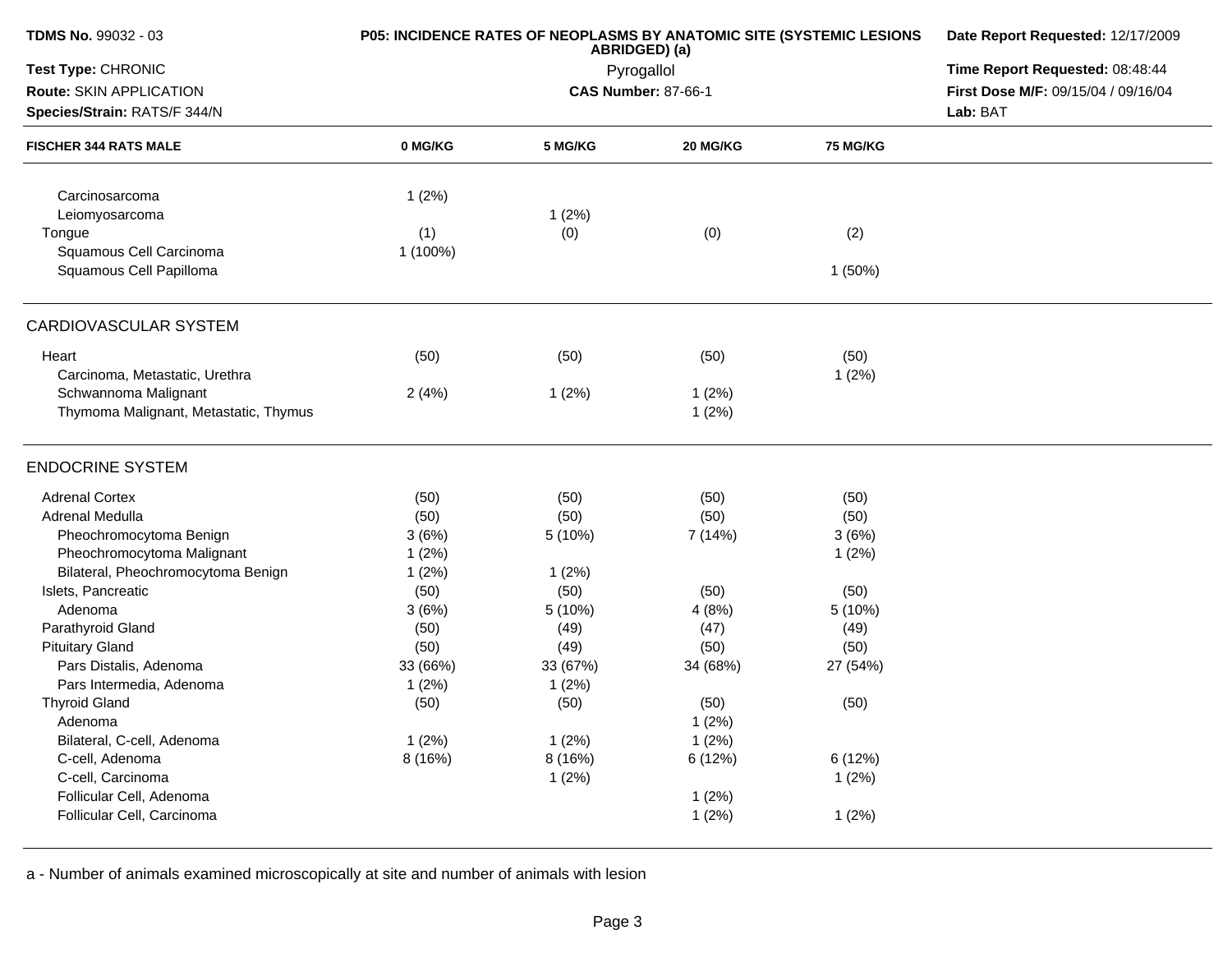| TDMS No. 99032 - 03                   | P05: INCIDENCE RATES OF NEOPLASMS BY ANATOMIC SITE (SYSTEMIC LESIONS | Date Report Requested: 12/17/2009<br>Time Report Requested: 08:48:44 |                            |                 |                                     |
|---------------------------------------|----------------------------------------------------------------------|----------------------------------------------------------------------|----------------------------|-----------------|-------------------------------------|
| Test Type: CHRONIC                    |                                                                      |                                                                      |                            |                 |                                     |
| Route: SKIN APPLICATION               |                                                                      |                                                                      | <b>CAS Number: 87-66-1</b> |                 | First Dose M/F: 09/15/04 / 09/16/04 |
| Species/Strain: RATS/F 344/N          |                                                                      |                                                                      |                            |                 | Lab: BAT                            |
| <b>FISCHER 344 RATS MALE</b>          | 0 MG/KG                                                              | 5 MG/KG                                                              | 20 MG/KG                   | <b>75 MG/KG</b> |                                     |
| <b>GENERAL BODY SYSTEM</b>            |                                                                      |                                                                      |                            |                 |                                     |
| None                                  |                                                                      |                                                                      |                            |                 |                                     |
| <b>GENITAL SYSTEM</b>                 |                                                                      |                                                                      |                            |                 |                                     |
| Epididymis                            | (50)                                                                 | (50)                                                                 | (50)                       | (50)            |                                     |
| Penis                                 | (0)                                                                  | (0)                                                                  | (1)                        | (0)             |                                     |
| <b>Preputial Gland</b>                | (50)                                                                 | (50)                                                                 | (50)                       | (50)            |                                     |
| Prostate                              | (50)                                                                 | (50)                                                                 | (50)                       | (50)            |                                     |
| Adenoma                               |                                                                      | 1(2%)                                                                |                            |                 |                                     |
| Seminal Vesicle                       | (50)                                                                 | (50)                                                                 | (50)                       | (50)            |                                     |
| <b>Testes</b>                         | (50)                                                                 | (50)                                                                 | (50)                       | (50)            |                                     |
| Hemangioma                            | 1(2%)                                                                |                                                                      |                            |                 |                                     |
| Bilateral, Interstitial Cell, Adenoma | 26 (52%)                                                             | 19 (38%)                                                             | 28 (56%)                   | 20 (40%)        |                                     |
| Interstitial Cell, Adenoma            | 11 (22%)                                                             | 12 (24%)                                                             | 14 (28%)                   | 17 (34%)        |                                     |
| <b>HEMATOPOIETIC SYSTEM</b>           |                                                                      |                                                                      |                            |                 |                                     |
| <b>Bone Marrow</b>                    | (50)                                                                 | (50)                                                                 | (50)                       | (50)            |                                     |
| Lymph Node                            | (10)                                                                 | (8)                                                                  | (4)                        | (7)             |                                     |
| Lymph Node, Mesenteric                | (50)                                                                 | (50)                                                                 | (50)                       | (50)            |                                     |
| Spleen                                | (50)                                                                 | (50)                                                                 | (50)                       | (50)            |                                     |
| Thymus                                | (47)                                                                 | (48)                                                                 | (48)                       | (47)            |                                     |
| Carcinoma, Metastatic, Thyroid Gland  |                                                                      |                                                                      |                            | 1(2%)           |                                     |
| Thymoma Malignant                     |                                                                      |                                                                      | 1(2%)                      |                 |                                     |
| <b>INTEGUMENTARY SYSTEM</b>           |                                                                      |                                                                      |                            |                 |                                     |
| Mammary Gland                         | (50)                                                                 | (49)                                                                 | (50)                       | (50)            |                                     |
| Adenocarcinoma                        | 1(2%)                                                                |                                                                      |                            |                 |                                     |
| Fibroadenoma                          |                                                                      | 2(4%)                                                                | 1(2%)                      | 1(2%)           |                                     |
| Skin                                  | (50)                                                                 | (50)                                                                 | (50)                       | (50)            |                                     |
| <b>Basal Cell Carcinoma</b>           |                                                                      |                                                                      |                            | 1(2%)           |                                     |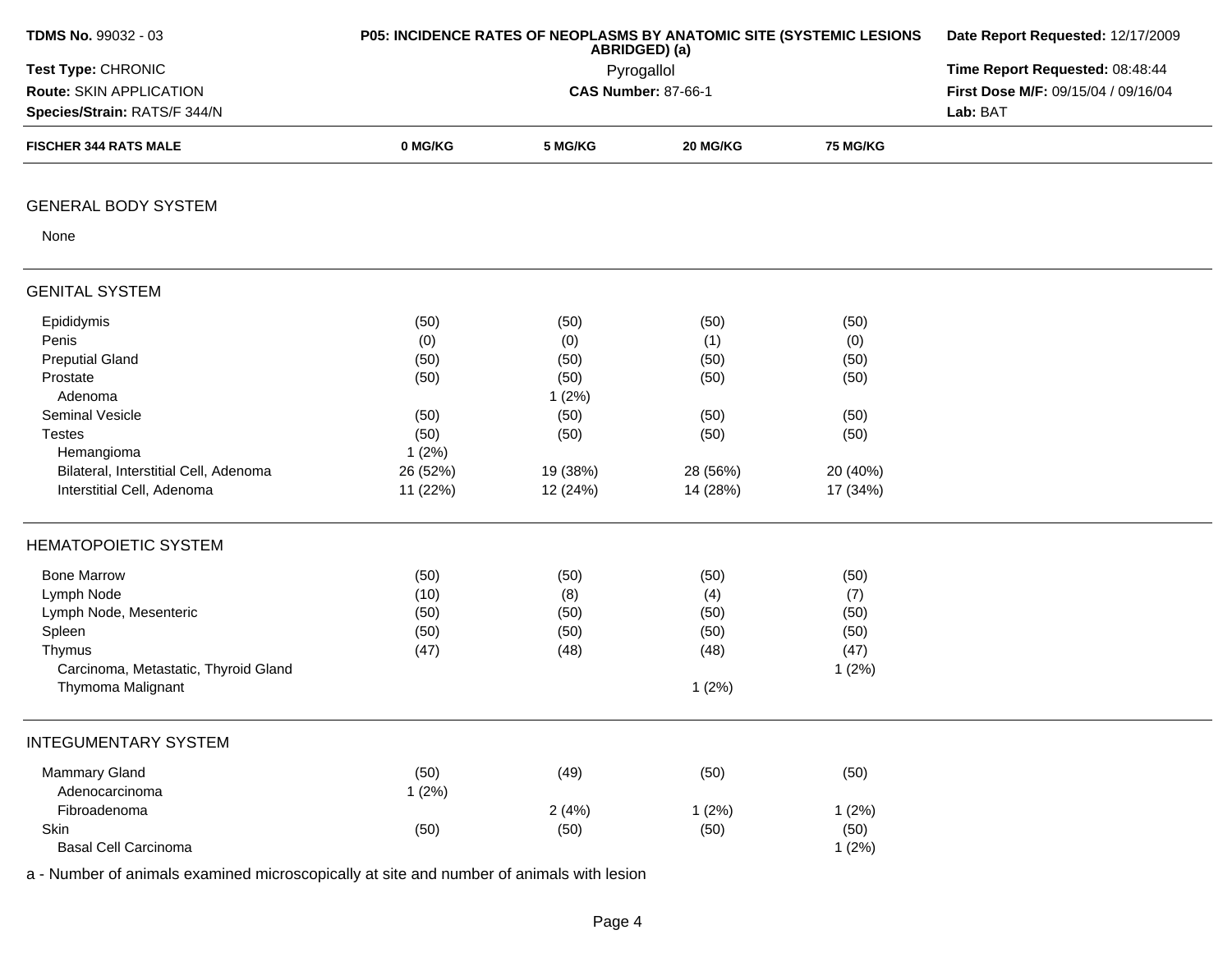| <b>TDMS No. 99032 - 03</b>                                 |         | P05: INCIDENCE RATES OF NEOPLASMS BY ANATOMIC SITE (SYSTEMIC LESIONS<br>ABRIDGED) (a) | Date Report Requested: 12/17/2009 |                 |                                     |
|------------------------------------------------------------|---------|---------------------------------------------------------------------------------------|-----------------------------------|-----------------|-------------------------------------|
| Test Type: CHRONIC                                         |         | Pyrogallol                                                                            | Time Report Requested: 08:48:44   |                 |                                     |
| Route: SKIN APPLICATION                                    |         |                                                                                       | <b>CAS Number: 87-66-1</b>        |                 | First Dose M/F: 09/15/04 / 09/16/04 |
| Species/Strain: RATS/F 344/N                               |         |                                                                                       |                                   |                 | Lab: BAT                            |
| <b>FISCHER 344 RATS MALE</b>                               | 0 MG/KG | 5 MG/KG                                                                               | 20 MG/KG                          | <b>75 MG/KG</b> |                                     |
| Keratoacanthoma                                            | 2(4%)   | 1(2%)                                                                                 | 2(4%)                             | 2(4%)           |                                     |
| Squamous Cell Papilloma                                    | 1(2%)   |                                                                                       |                                   | 3(6%)           |                                     |
| Control, Subcutaneous Tissue, Fibrous<br>Histiocytoma      |         | 1(2%)                                                                                 |                                   |                 |                                     |
| Subcutaneous Tissue, Fibroma                               | 1(2%)   | 2(4%)                                                                                 | 2(4%)                             | 1(2%)           |                                     |
| Subcutaneous Tissue, Fibrosarcoma                          |         |                                                                                       | 1(2%)                             |                 |                                     |
| Subcutaneous Tissue, Fibrous Histiocytoma                  |         | 1(2%)                                                                                 | 1(2%)                             |                 |                                     |
| Subcutaneous Tissue, Hemangiosarcoma                       |         | 1(2%)                                                                                 |                                   |                 |                                     |
| Subcutaneous Tissue, Lipoma                                |         | 1(2%)                                                                                 |                                   | 1(2%)           |                                     |
| Subcutaneous Tissue, Schwannoma Malignant                  |         | 1(2%)                                                                                 | 3(6%)                             |                 |                                     |
| MUSCULOSKELETAL SYSTEM                                     |         |                                                                                       |                                   |                 |                                     |
| <b>Bone</b>                                                | (50)    | (50)                                                                                  | (50)                              | (50)            |                                     |
| Osteosarcoma                                               |         | 1(2%)                                                                                 |                                   |                 |                                     |
| NERVOUS SYSTEM                                             |         |                                                                                       |                                   |                 |                                     |
| <b>Brain</b>                                               | (50)    | (50)                                                                                  | (50)                              | (50)            |                                     |
| Astrocytoma Malignant                                      |         |                                                                                       | 1(2%)                             |                 |                                     |
| <b>RESPIRATORY SYSTEM</b>                                  |         |                                                                                       |                                   |                 |                                     |
| Lung                                                       | (50)    | (50)                                                                                  | (50)                              | (50)            |                                     |
| Alveolar/Bronchiolar Adenoma                               | 1(2%)   | 1(2%)                                                                                 |                                   |                 |                                     |
| Alveolar/Bronchiolar Carcinoma                             | 3(6%)   | 2(4%)                                                                                 | 2(4%)                             |                 |                                     |
| Carcinoma, Metastatic, Urethra                             |         |                                                                                       |                                   | 1(2%)           |                                     |
| Carcinoma, Metastatic, Zymbal'S Gland                      | 1(2%)   |                                                                                       |                                   |                 |                                     |
| Osteosarcoma, Metastatic, Bone                             |         | 1(2%)                                                                                 |                                   |                 |                                     |
| Pheochromocytoma Malignant, Metastatic,<br>Adrenal Medulla |         |                                                                                       |                                   | 1(2%)           |                                     |
| Thymoma Malignant, Metastatic, Thymus                      |         |                                                                                       | 1(2%)                             |                 |                                     |
| Nose                                                       | (50)    | (50)                                                                                  | (50)                              | (50)            |                                     |
| Trachea                                                    | (50)    | (50)                                                                                  | (50)                              | (50)            |                                     |
|                                                            |         |                                                                                       |                                   |                 |                                     |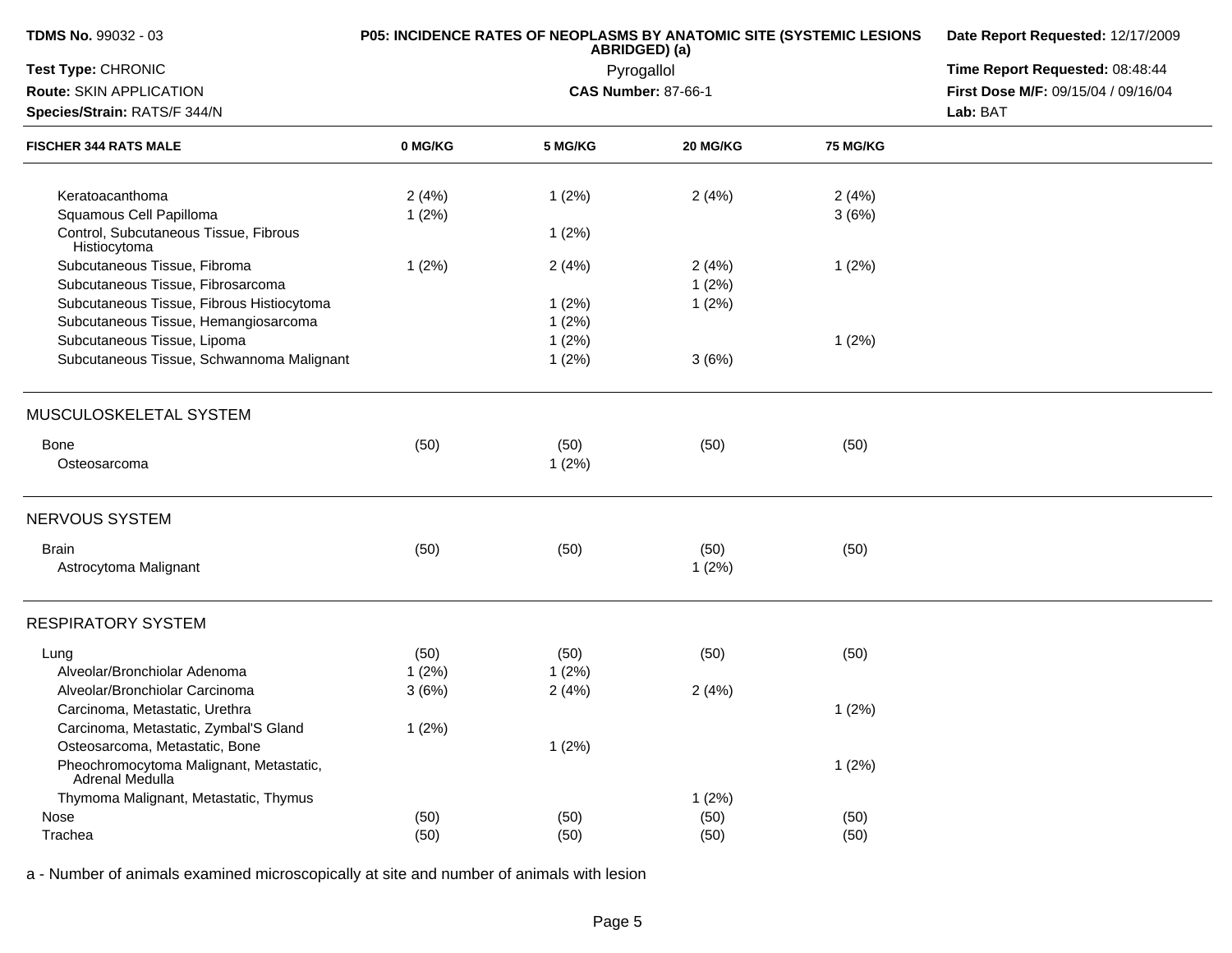| <b>TDMS No. 99032 - 03</b>                                                              | P05: INCIDENCE RATES OF NEOPLASMS BY ANATOMIC SITE (SYSTEMIC LESIONS | Date Report Requested: 12/17/2009<br>Time Report Requested: 08:48:44<br>First Dose M/F: 09/15/04 / 09/16/04<br>Lab: BAT |                              |                              |  |
|-----------------------------------------------------------------------------------------|----------------------------------------------------------------------|-------------------------------------------------------------------------------------------------------------------------|------------------------------|------------------------------|--|
| <b>Test Type: CHRONIC</b><br>Route: SKIN APPLICATION<br>Species/Strain: RATS/F 344/N    |                                                                      |                                                                                                                         |                              |                              |  |
| <b>FISCHER 344 RATS MALE</b>                                                            | 0 MG/KG                                                              | 5 MG/KG                                                                                                                 | 20 MG/KG                     | <b>75 MG/KG</b>              |  |
| SPECIAL SENSES SYSTEM                                                                   |                                                                      |                                                                                                                         |                              |                              |  |
| Eye<br><b>Harderian Gland</b><br>Zymbal's Gland<br>Carcinoma                            | (50)<br>(50)<br>(1)<br>1 (100%)                                      | (50)<br>(50)<br>(0)                                                                                                     | (50)<br>(50)<br>(0)          | (50)<br>(50)<br>(0)          |  |
| <b>URINARY SYSTEM</b>                                                                   |                                                                      |                                                                                                                         |                              |                              |  |
| Kidney<br>Urethra<br><b>Urinary Bladder</b><br>Transitional Epithelium, Papilloma       | (50)<br>(0)<br>(50)<br>1(2%)                                         | (50)<br>(0)<br>(50)                                                                                                     | (50)<br>(0)<br>(50)          | (50)<br>(1)<br>(50)          |  |
| <b>SYSTEMIC LESIONS</b>                                                                 |                                                                      |                                                                                                                         |                              |                              |  |
| Multiple Organ<br>Histiocytic Sarcoma<br>Leukemia Mononuclear<br>Mesothelioma Malignant | $*(50)$<br>11 (22%)<br>2(4%)                                         | $*(50)$<br>1(2%)<br>12 (24%)<br>5 (10%)                                                                                 | $*(50)$<br>11 (22%)<br>1(2%) | $*(50)$<br>10 (20%)<br>4(8%) |  |
|                                                                                         |                                                                      |                                                                                                                         |                              |                              |  |

\* Number of animals with any tissue examined microscopically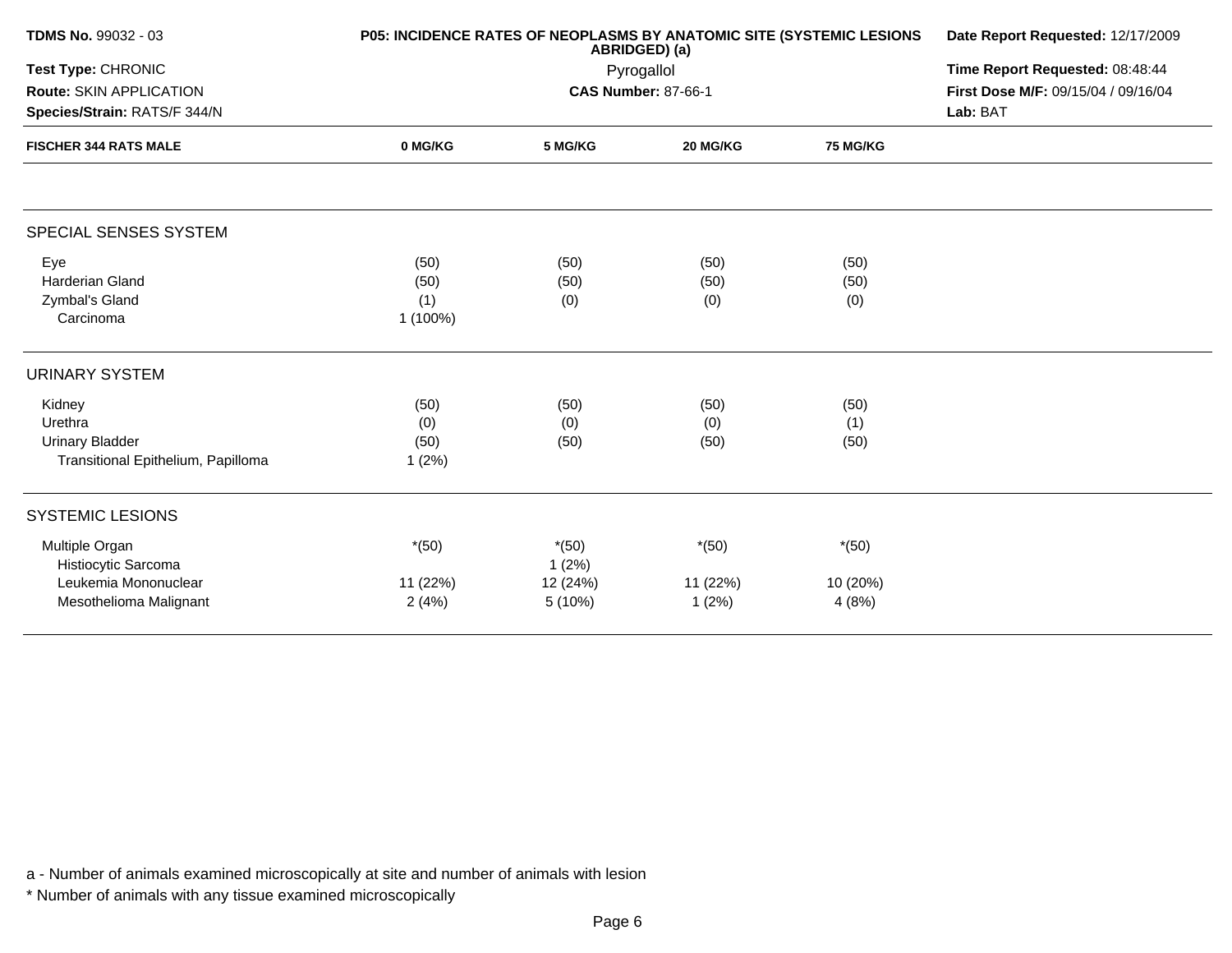| <b>TDMS No. 99032 - 03</b>                                                     | <b>P05: INCIDENCE RATES OF NEOPLASMS BY ANATOMIC SITE (SYSTEMIC LESIONS</b> | ABRIDGED) (a) | Date Report Requested: 12/17/2009 |                 |                                     |
|--------------------------------------------------------------------------------|-----------------------------------------------------------------------------|---------------|-----------------------------------|-----------------|-------------------------------------|
| Test Type: CHRONIC                                                             |                                                                             | Pyrogallol    | Time Report Requested: 08:48:44   |                 |                                     |
| Route: SKIN APPLICATION                                                        |                                                                             |               | <b>CAS Number: 87-66-1</b>        |                 | First Dose M/F: 09/15/04 / 09/16/04 |
| Species/Strain: RATS/F 344/N                                                   |                                                                             |               |                                   |                 | Lab: BAT                            |
| <b>FISCHER 344 RATS MALE</b>                                                   | 0 MG/KG                                                                     | 5 MG/KG       | 20 MG/KG                          | <b>75 MG/KG</b> |                                     |
| <b>Tumor Summary for Males</b>                                                 |                                                                             |               |                                   |                 |                                     |
| <b>Total Animals with Primary Neoplasms (b)</b>                                | 49                                                                          | 50            | 50                                | 48              |                                     |
| <b>Total Primary Neoplasms</b>                                                 | 122                                                                         | 124           | 127                               | 107             |                                     |
| <b>Total Animals with Benign Neoplasms</b>                                     | 47                                                                          | 49            | 50                                | 45              |                                     |
| <b>Total Benign Neoplasms</b>                                                  | 96                                                                          | 95            | 103                               | 89              |                                     |
| <b>Total Animals with Malignant Neoplasms</b>                                  | 22                                                                          | 24            | 22                                | 15              |                                     |
| <b>Total Malignant Neoplasms</b>                                               | 26                                                                          | 29            | 24                                | 18              |                                     |
| <b>Total Animals with Metastatic Neoplasms</b>                                 |                                                                             | $\mathbf 2$   |                                   | $\mathbf 2$     |                                     |
| <b>Total Metastatic Neoplasms</b>                                              | 1                                                                           | 4             | $\overline{2}$                    | 4               |                                     |
| <b>Total Animals with Malignant Neoplasms</b><br><b>Uncertain Primary Site</b> |                                                                             |               |                                   |                 |                                     |
| <b>Total Animals with Neoplasms Uncertain-</b><br><b>Benign or Malignant</b>   |                                                                             |               |                                   |                 |                                     |
| <b>Total Uncertain Neoplasms</b>                                               |                                                                             |               |                                   |                 |                                     |

\*\*\* END OF MALE \*\*\*

a - Number of animals examined microscopically at site and number of animals with lesion

b - Primary tumors: all tumors except metastatic tumors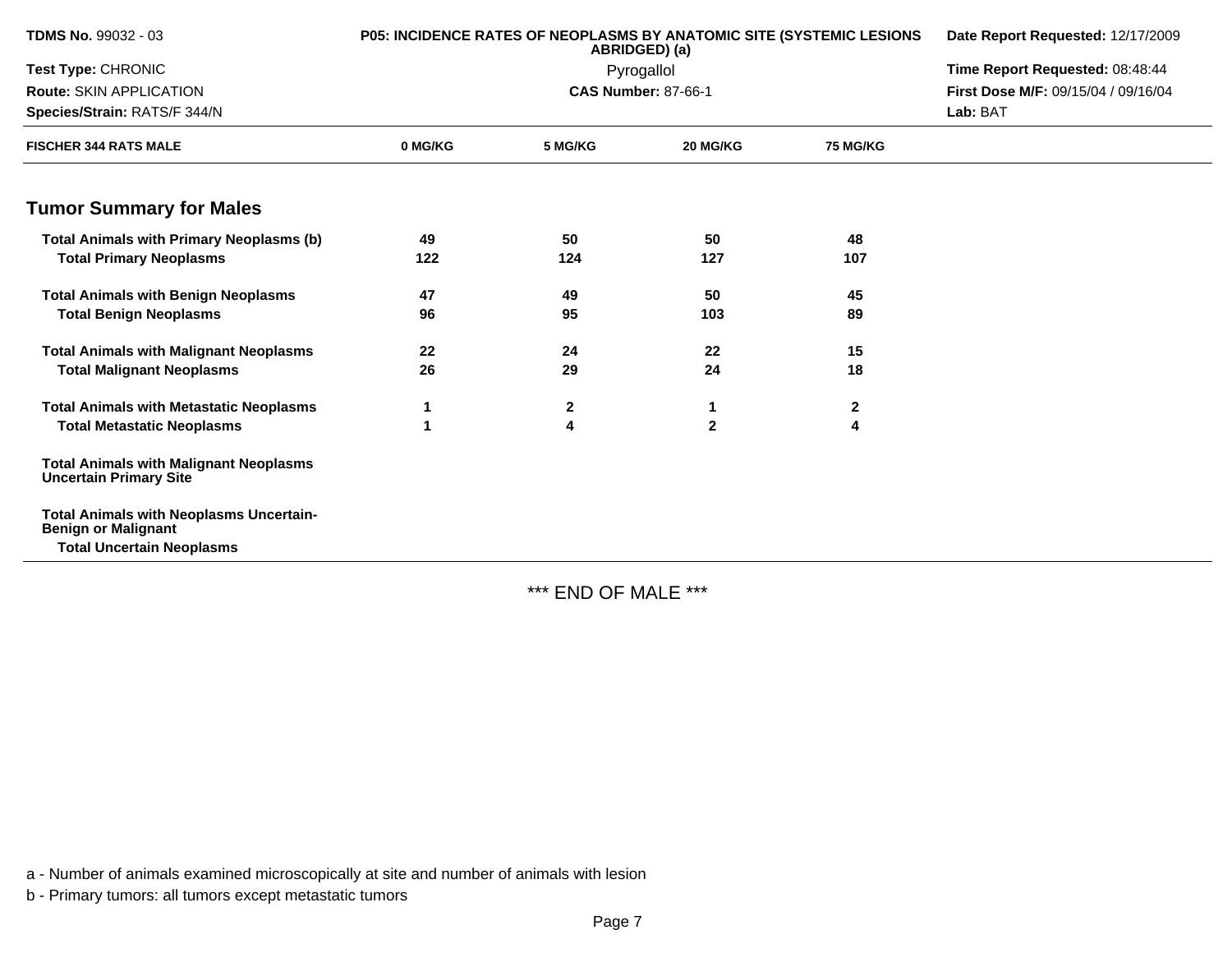| <b>TDMS No. 99032 - 03</b>                               | <b>P05: INCIDENCE RATES OF NEOPLASMS BY ANATOMIC SITE (SYSTEMIC LESIONS</b> | Date Report Requested: 12/17/2009<br>Time Report Requested: 08:48:44 |                            |                 |                                     |  |  |
|----------------------------------------------------------|-----------------------------------------------------------------------------|----------------------------------------------------------------------|----------------------------|-----------------|-------------------------------------|--|--|
| Test Type: CHRONIC                                       |                                                                             |                                                                      |                            |                 |                                     |  |  |
| Route: SKIN APPLICATION                                  |                                                                             |                                                                      | <b>CAS Number: 87-66-1</b> |                 | First Dose M/F: 09/15/04 / 09/16/04 |  |  |
| Species/Strain: RATS/F 344/N                             |                                                                             |                                                                      |                            |                 |                                     |  |  |
| <b>FISCHER 344 RATS FEMALE</b>                           | 0 MG/KG                                                                     | 5 MG/KG                                                              | 20 MG/KG                   | <b>75 MG/KG</b> |                                     |  |  |
| <b>Disposition Summary</b>                               |                                                                             |                                                                      |                            |                 |                                     |  |  |
| <b>Animals Initially In Study</b><br><b>Early Deaths</b> | 50                                                                          | 50                                                                   | 50                         | 50              |                                     |  |  |
| <b>Accidently Killed</b>                                 |                                                                             | 1                                                                    |                            |                 |                                     |  |  |
| <b>Moribund Sacrifice</b>                                | 12                                                                          | 7                                                                    | 18                         | 9               |                                     |  |  |
| <b>Natural Death</b>                                     | 9                                                                           | 9                                                                    | $\bf 6$                    | 10              |                                     |  |  |
| <b>Survivors</b>                                         |                                                                             |                                                                      |                            |                 |                                     |  |  |
| <b>Natural Death</b>                                     |                                                                             |                                                                      | $\mathbf 1$                |                 |                                     |  |  |
| <b>Terminal Sacrifice</b>                                | 29                                                                          | 33                                                                   | 25                         | 31              |                                     |  |  |
| <b>Animals Examined Microscopically</b>                  | 50                                                                          | 50                                                                   | 50                         | 50              |                                     |  |  |
| <b>ALIMENTARY SYSTEM</b>                                 |                                                                             |                                                                      |                            |                 |                                     |  |  |
| Intestine Large, Cecum                                   | (50)                                                                        | (50)                                                                 | (50)                       | (50)            |                                     |  |  |
| Intestine Large, Colon                                   | (50)                                                                        | (50)                                                                 | (50)                       | (50)            |                                     |  |  |
| Adenoma                                                  |                                                                             | 1(2%)                                                                | 1(2%)                      |                 |                                     |  |  |
| Intestine Large, Rectum                                  | (50)                                                                        | (50)                                                                 | (50)                       | (50)            |                                     |  |  |
| Intestine Small, Duodenum                                | (50)                                                                        | (50)                                                                 | (50)                       | (50)            |                                     |  |  |
| Intestine Small, Ileum                                   | (50)                                                                        | (50)                                                                 | (50)                       | (50)            |                                     |  |  |
| Adenoma                                                  | 1(2%)                                                                       |                                                                      |                            |                 |                                     |  |  |
| Intestine Small, Jejunum                                 | (50)                                                                        | (50)                                                                 | (50)                       | (50)            |                                     |  |  |
| Liver                                                    | (50)                                                                        | (50)                                                                 | (50)                       | (50)            |                                     |  |  |
| Hepatocellular Adenoma                                   | 2(4%)                                                                       |                                                                      |                            |                 |                                     |  |  |
| Hepatocellular Adenoma, Multiple                         |                                                                             | 1(2%)                                                                |                            |                 |                                     |  |  |
| Hepatocellular Carcinoma                                 |                                                                             | 1(2%)                                                                |                            |                 |                                     |  |  |
| Hepatocellular Carcinoma, Multiple                       |                                                                             |                                                                      |                            | 1(2%)           |                                     |  |  |
| Sarcoma Stromal, Metastatic, Uterus                      |                                                                             |                                                                      | 1(2%)                      |                 |                                     |  |  |
| Mesentery                                                | (8)                                                                         | (11)                                                                 | (13)                       | (10)            |                                     |  |  |
| Schwannoma Malignant                                     | 2(25%)                                                                      |                                                                      |                            |                 |                                     |  |  |
| Oral Mucosa                                              | (2)                                                                         | (2)                                                                  | (0)                        | (0)             |                                     |  |  |
| Pancreas                                                 | (50)                                                                        | (50)                                                                 | (50)                       | (50)            |                                     |  |  |
| Salivary Glands                                          | (50)                                                                        | (50)                                                                 | (50)                       | (50)            |                                     |  |  |
| Stomach, Forestomach                                     | (50)                                                                        | (50)                                                                 | (50)                       | (50)            |                                     |  |  |
| Stomach, Glandular                                       | (50)                                                                        | (50)                                                                 | (50)                       | (50)            |                                     |  |  |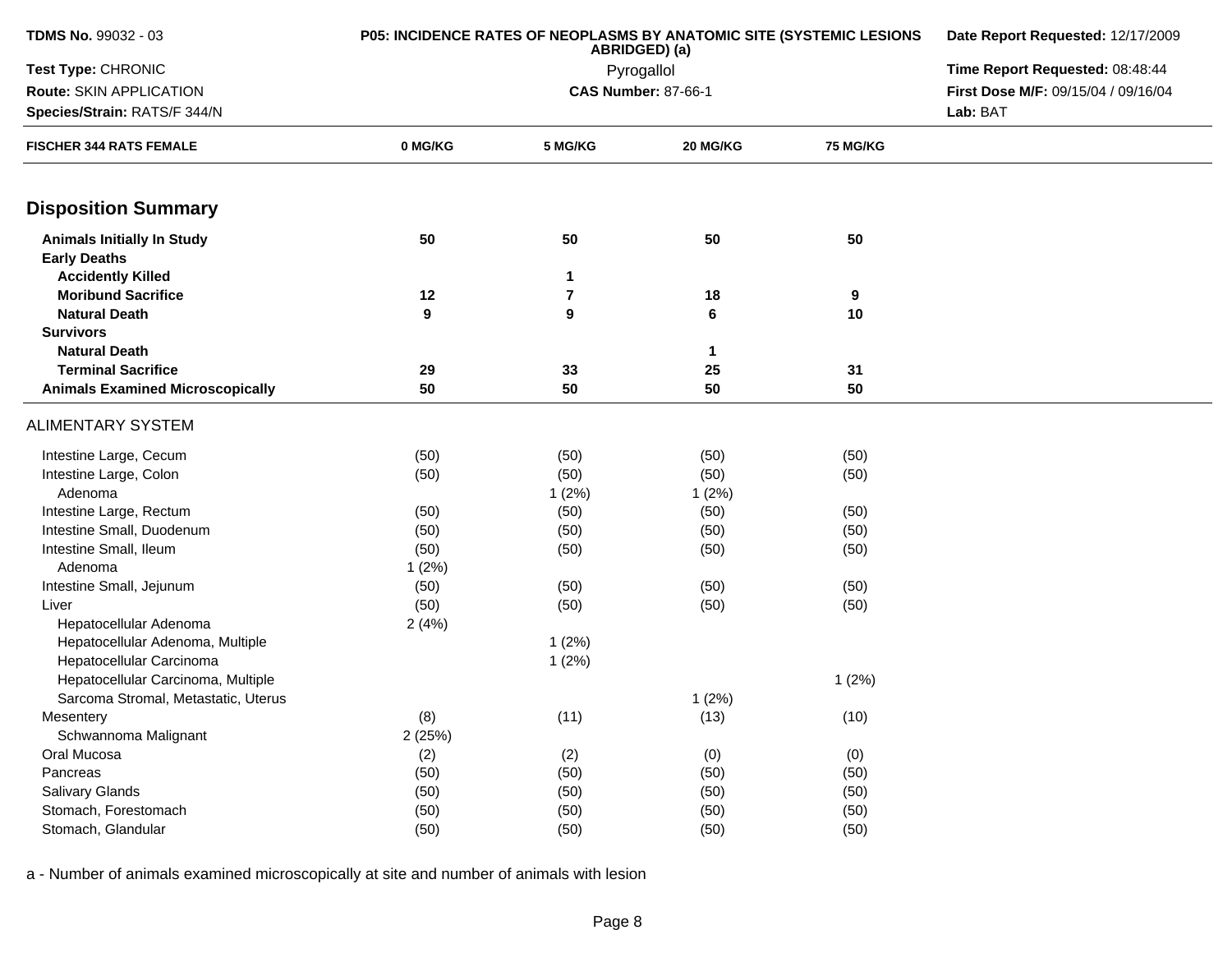| <b>TDMS No. 99032 - 03</b>                              | P05: INCIDENCE RATES OF NEOPLASMS BY ANATOMIC SITE (SYSTEMIC LESIONS | Date Report Requested: 12/17/2009<br>Time Report Requested: 08:48:44 |               |                 |  |
|---------------------------------------------------------|----------------------------------------------------------------------|----------------------------------------------------------------------|---------------|-----------------|--|
| Test Type: CHRONIC                                      |                                                                      |                                                                      |               |                 |  |
| Route: SKIN APPLICATION<br>Species/Strain: RATS/F 344/N |                                                                      | First Dose M/F: 09/15/04 / 09/16/04<br>Lab: BAT                      |               |                 |  |
| <b>FISCHER 344 RATS FEMALE</b>                          | 0 MG/KG                                                              | 5 MG/KG                                                              | 20 MG/KG      | <b>75 MG/KG</b> |  |
|                                                         |                                                                      |                                                                      |               |                 |  |
| <b>CARDIOVASCULAR SYSTEM</b>                            |                                                                      |                                                                      |               |                 |  |
| <b>Blood Vessel</b>                                     | (50)                                                                 | (50)                                                                 | (50)          | (50)            |  |
| Heart                                                   | (50)                                                                 | (50)                                                                 | (50)          | (50)            |  |
| Sarcoma Stromal, Metastatic, Uterus                     |                                                                      |                                                                      | 1(2%)         |                 |  |
| <b>ENDOCRINE SYSTEM</b>                                 |                                                                      |                                                                      |               |                 |  |
| <b>Adrenal Cortex</b>                                   | (50)                                                                 | (50)                                                                 | (50)          | (50)            |  |
| Adenoma                                                 | 1(2%)                                                                |                                                                      | 1(2%)         |                 |  |
| Adrenal Medulla                                         | (50)                                                                 | (50)                                                                 | (50)          | (50)            |  |
| Pheochromocytoma Benign                                 | 1(2%)                                                                | 1(2%)                                                                | 2(4%)         | 2(4%)           |  |
| Islets, Pancreatic                                      | (50)                                                                 | (50)                                                                 | (50)          | (50)            |  |
| Adenoma                                                 | 2(4%)                                                                |                                                                      |               | 1(2%)           |  |
| Parathyroid Gland                                       | (49)                                                                 | (49)                                                                 | (50)          | (49)            |  |
| <b>Pituitary Gland</b>                                  | (50)                                                                 | (50)                                                                 | (50)          | (50)            |  |
| Pars Distalis, Adenoma                                  | 25 (50%)                                                             | 29 (58%)                                                             | 28 (56%)      | 27 (54%)        |  |
| Pars Distalis, Carcinoma                                |                                                                      |                                                                      | 1(2%)         |                 |  |
| Pars Intermedia, Adenoma                                |                                                                      |                                                                      | 1(2%)         |                 |  |
| <b>Thyroid Gland</b>                                    | (50)                                                                 | (50)                                                                 | (50)          | (50)            |  |
| C-cell, Adenoma                                         | 7 (14%)                                                              | 6 (12%)                                                              | 6 (12%)       | 7 (14%)         |  |
| Follicle, Adenoma                                       |                                                                      | 1(2%)                                                                |               |                 |  |
| Follicular Cell, Adenoma                                | 1(2%)                                                                |                                                                      |               | 1(2%)           |  |
| <b>GENERAL BODY SYSTEM</b>                              |                                                                      |                                                                      |               |                 |  |
| None                                                    |                                                                      |                                                                      |               |                 |  |
| <b>GENITAL SYSTEM</b>                                   |                                                                      |                                                                      |               |                 |  |
| <b>Clitoral Gland</b>                                   |                                                                      |                                                                      |               |                 |  |
|                                                         |                                                                      |                                                                      |               |                 |  |
| Adenoma                                                 | (50)<br>3(6%)                                                        | (50)                                                                 | (50)<br>3(6%) | (50)            |  |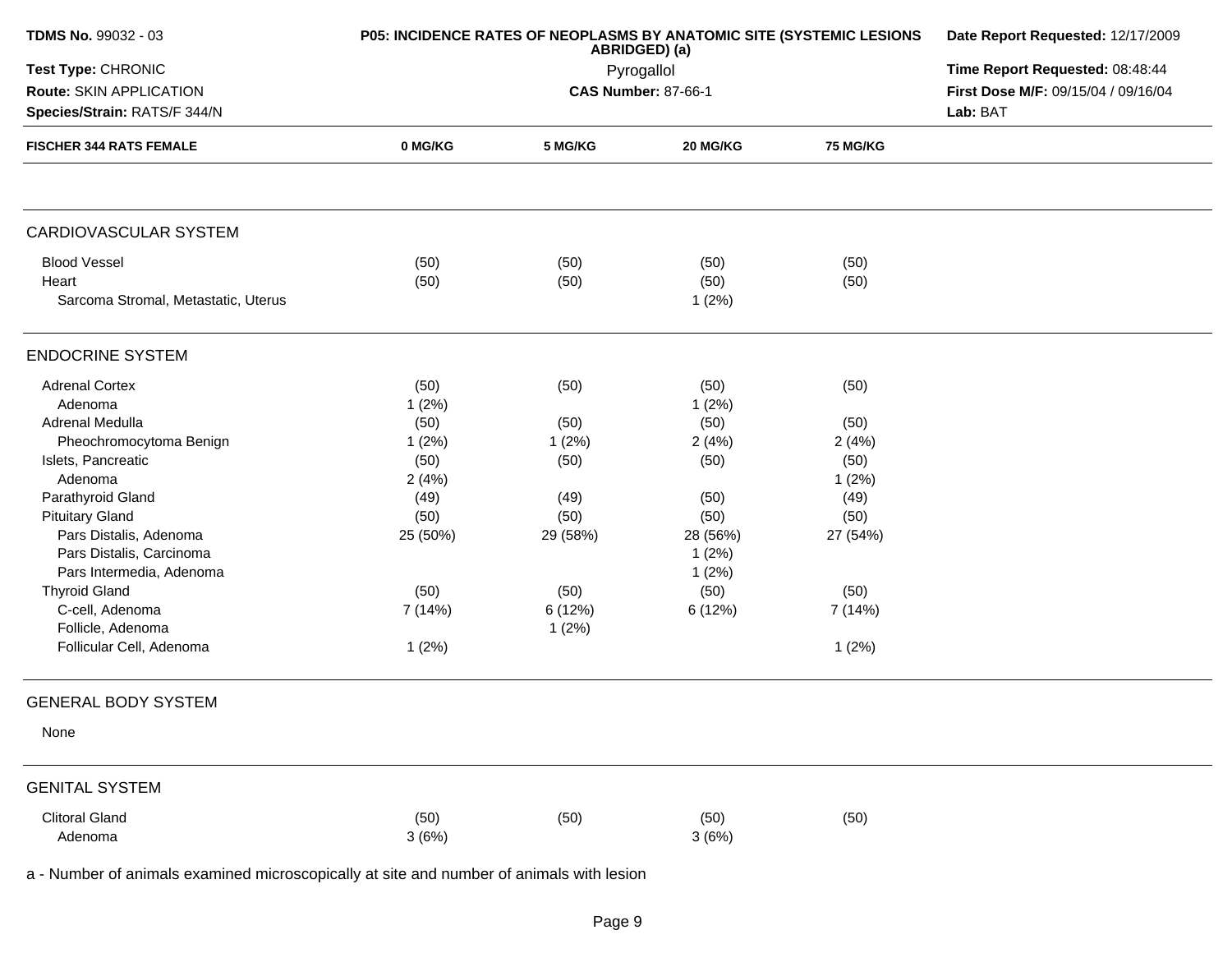| <b>TDMS No. 99032 - 03</b>                                     | <b>P05: INCIDENCE RATES OF NEOPLASMS BY ANATOMIC SITE (SYSTEMIC LESIONS</b> | Date Report Requested: 12/17/2009 |                            |          |                                     |
|----------------------------------------------------------------|-----------------------------------------------------------------------------|-----------------------------------|----------------------------|----------|-------------------------------------|
| Test Type: CHRONIC                                             |                                                                             | Time Report Requested: 08:48:44   |                            |          |                                     |
| Route: SKIN APPLICATION                                        |                                                                             |                                   | <b>CAS Number: 87-66-1</b> |          | First Dose M/F: 09/15/04 / 09/16/04 |
| Species/Strain: RATS/F 344/N                                   |                                                                             |                                   |                            |          | Lab: BAT                            |
| <b>FISCHER 344 RATS FEMALE</b>                                 | 0 MG/KG                                                                     | 5 MG/KG                           | 20 MG/KG                   | 75 MG/KG |                                     |
| Carcinoma                                                      | 1(2%)                                                                       | 3(6%)                             |                            | 1(2%)    |                                     |
| Ovary                                                          | (50)                                                                        | (50)                              | (50)                       | (50)     |                                     |
| Granulosa Cell Tumor Benign                                    | 1(2%)                                                                       |                                   |                            |          |                                     |
| Uterus                                                         | (50)                                                                        | (50)                              | (50)                       | (50)     |                                     |
| Leiomyoma                                                      |                                                                             |                                   | 1(2%)                      |          |                                     |
| Leiomyosarcoma                                                 |                                                                             | 1(2%)                             |                            |          |                                     |
| Polyp Stromal                                                  | 7 (14%)                                                                     | 6 (12%)                           | 5 (10%)                    | 3(6%)    |                                     |
| Cervix, Polyp Stromal                                          |                                                                             | 1(2%)                             |                            |          |                                     |
| Cervix, Sarcoma                                                | 1(2%)                                                                       |                                   |                            |          |                                     |
| Cervix, Sarcoma Stromal                                        |                                                                             |                                   | 1(2%)                      |          |                                     |
| Vagina                                                         | (0)                                                                         | (1)                               | (0)                        | (0)      |                                     |
| <b>HEMATOPOIETIC SYSTEM</b>                                    |                                                                             |                                   |                            |          |                                     |
| <b>Bone Marrow</b>                                             | (50)                                                                        | (50)                              | (50)                       | (50)     |                                     |
| Lymph Node                                                     | (3)                                                                         | (2)                               | (4)                        | (2)      |                                     |
| Lymph Node, Mesenteric                                         | (50)                                                                        | (50)                              | (50)                       | (50)     |                                     |
| Spleen                                                         | (50)                                                                        | (50)                              | (50)                       | (50)     |                                     |
| Thymus                                                         | (50)                                                                        | (50)                              | (49)                       | (50)     |                                     |
| Thymoma Benign                                                 | 1(2%)                                                                       |                                   |                            |          |                                     |
| <b>INTEGUMENTARY SYSTEM</b>                                    |                                                                             |                                   |                            |          |                                     |
| <b>Mammary Gland</b>                                           | (50)                                                                        | (50)                              | (50)                       | (50)     |                                     |
| Adenoma                                                        | 2(4%)                                                                       |                                   | 1(2%)                      |          |                                     |
| Carcinoma                                                      | 1(2%)                                                                       | 1(2%)                             |                            | 2(4%)    |                                     |
| Fibroadenoma                                                   | 22 (44%)                                                                    | 12 (24%)                          | 18 (36%)                   | 11 (22%) |                                     |
| Fibroadenoma, Multiple                                         | 2(4%)                                                                       | 3(6%)                             | 3(6%)                      | 2(4%)    |                                     |
| Skin                                                           | (50)                                                                        | (50)                              | (50)                       | (50)     |                                     |
| <b>Basal Cell Carcinoma</b>                                    | 1(2%)                                                                       |                                   |                            |          |                                     |
| Keratoacanthoma                                                |                                                                             |                                   |                            | 1(2%)    |                                     |
| Site Of Application, Subcutaneous Tissue,<br>Schwannoma Benign |                                                                             |                                   |                            | 1(2%)    |                                     |
| Subcutaneous Tissue, Fibroma                                   | 1(2%)                                                                       |                                   |                            |          |                                     |
| Subcutaneous Tissue, Fibrosarcoma                              |                                                                             |                                   | 1(2%)                      |          |                                     |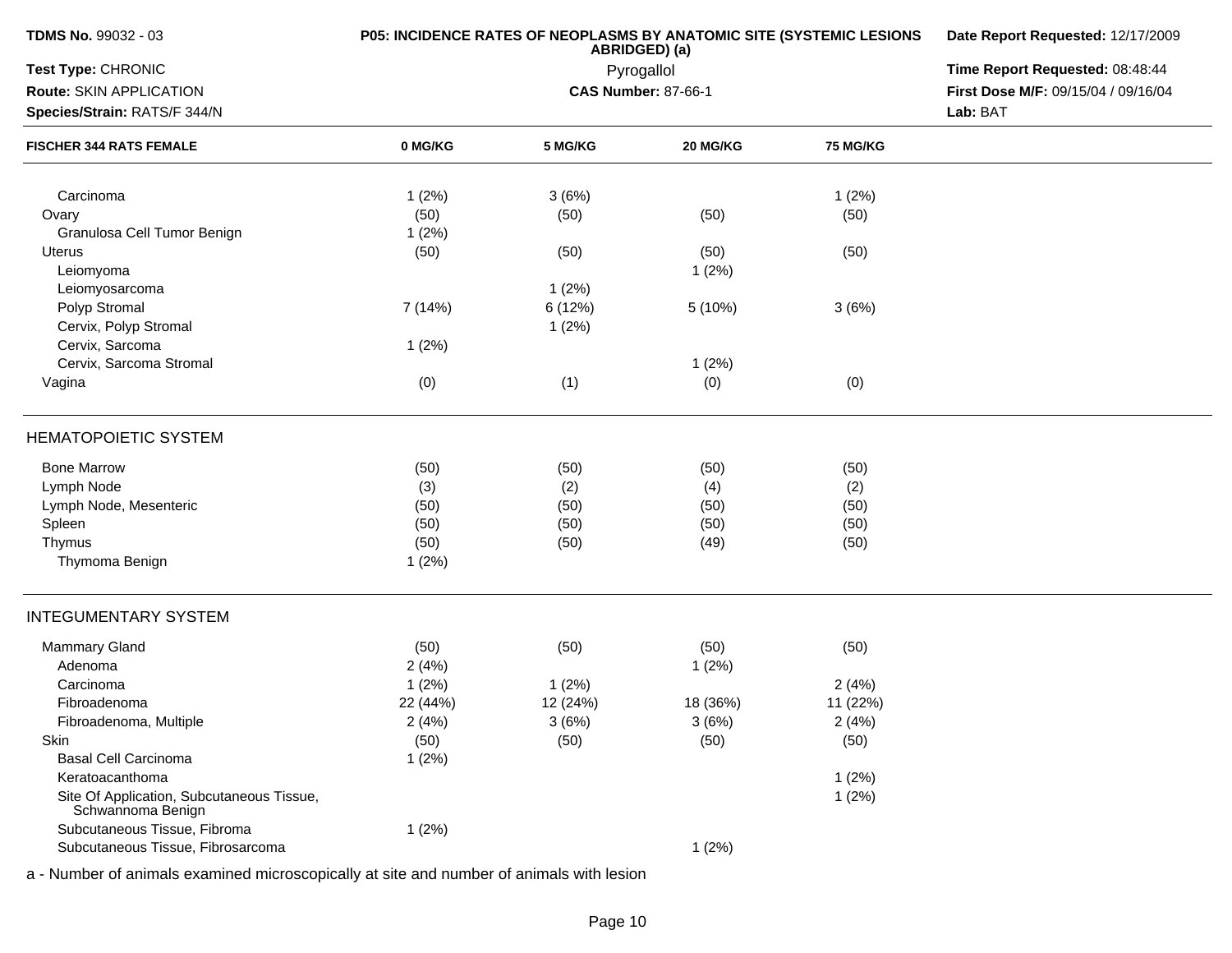| TDMS No. 99032 - 03                                                                      |         | P05: INCIDENCE RATES OF NEOPLASMS BY ANATOMIC SITE (SYSTEMIC LESIONS<br>ABRIDGED) (a) | Date Report Requested: 12/17/2009 |          |                                     |
|------------------------------------------------------------------------------------------|---------|---------------------------------------------------------------------------------------|-----------------------------------|----------|-------------------------------------|
| Test Type: CHRONIC                                                                       |         |                                                                                       | Pyrogallol                        |          | Time Report Requested: 08:48:44     |
| Route: SKIN APPLICATION                                                                  |         |                                                                                       | <b>CAS Number: 87-66-1</b>        |          | First Dose M/F: 09/15/04 / 09/16/04 |
| Species/Strain: RATS/F 344/N                                                             |         |                                                                                       | Lab: BAT                          |          |                                     |
| <b>FISCHER 344 RATS FEMALE</b>                                                           | 0 MG/KG | 5 MG/KG                                                                               | 20 MG/KG                          | 75 MG/KG |                                     |
| Subcutaneous Tissue, Lipoma<br>Subcutaneous Tissue, Schwannoma Malignant                 | 1(2%)   |                                                                                       | 1(2%)                             | 1(2%)    |                                     |
| MUSCULOSKELETAL SYSTEM                                                                   |         |                                                                                       |                                   |          |                                     |
| Bone                                                                                     | (50)    | (50)                                                                                  | (50)                              | (50)     |                                     |
| Cranium, Osteoma                                                                         | 1(2%)   |                                                                                       |                                   |          |                                     |
| <b>Skeletal Muscle</b><br>Sarcoma                                                        | (0)     | (0)                                                                                   | (2)<br>1(50%)                     | (0)      |                                     |
| NERVOUS SYSTEM                                                                           |         |                                                                                       |                                   |          |                                     |
| <b>Brain</b>                                                                             | (50)    | (50)                                                                                  | (50)                              | (50)     |                                     |
| <b>RESPIRATORY SYSTEM</b>                                                                |         |                                                                                       |                                   |          |                                     |
| Larynx                                                                                   | (0)     | (1)                                                                                   | (0)                               | (0)      |                                     |
| Lung                                                                                     | (50)    | (50)                                                                                  | (50)                              | (50)     |                                     |
| Alveolar/Bronchiolar Adenoma                                                             |         | 1(2%)                                                                                 |                                   |          |                                     |
| Alveolar/Bronchiolar Carcinoma                                                           |         | 1(2%)                                                                                 |                                   | 1(2%)    |                                     |
| Sarcoma Stromal, Metastatic, Uterus                                                      |         |                                                                                       | 1(2%)                             |          |                                     |
| Squamous Cell Carcinoma                                                                  |         |                                                                                       |                                   | 1(2%)    |                                     |
| Nose                                                                                     | (50)    | (50)                                                                                  | (50)                              | (50)     |                                     |
| Trachea                                                                                  | (50)    | (50)                                                                                  | (50)                              | (50)     |                                     |
| SPECIAL SENSES SYSTEM                                                                    |         |                                                                                       |                                   |          |                                     |
| Eye                                                                                      | (50)    | (50)                                                                                  | (50)                              | (50)     |                                     |
| Harderian Gland                                                                          | (50)    | (50)                                                                                  | (50)                              | (50)     |                                     |
| <b>URINARY SYSTEM</b>                                                                    |         |                                                                                       |                                   |          |                                     |
| Kidney                                                                                   | (50)    | (50)                                                                                  | (50)                              | (50)     |                                     |
| a - Number of animals examined microscopically at site and number of animals with lesion |         |                                                                                       |                                   |          |                                     |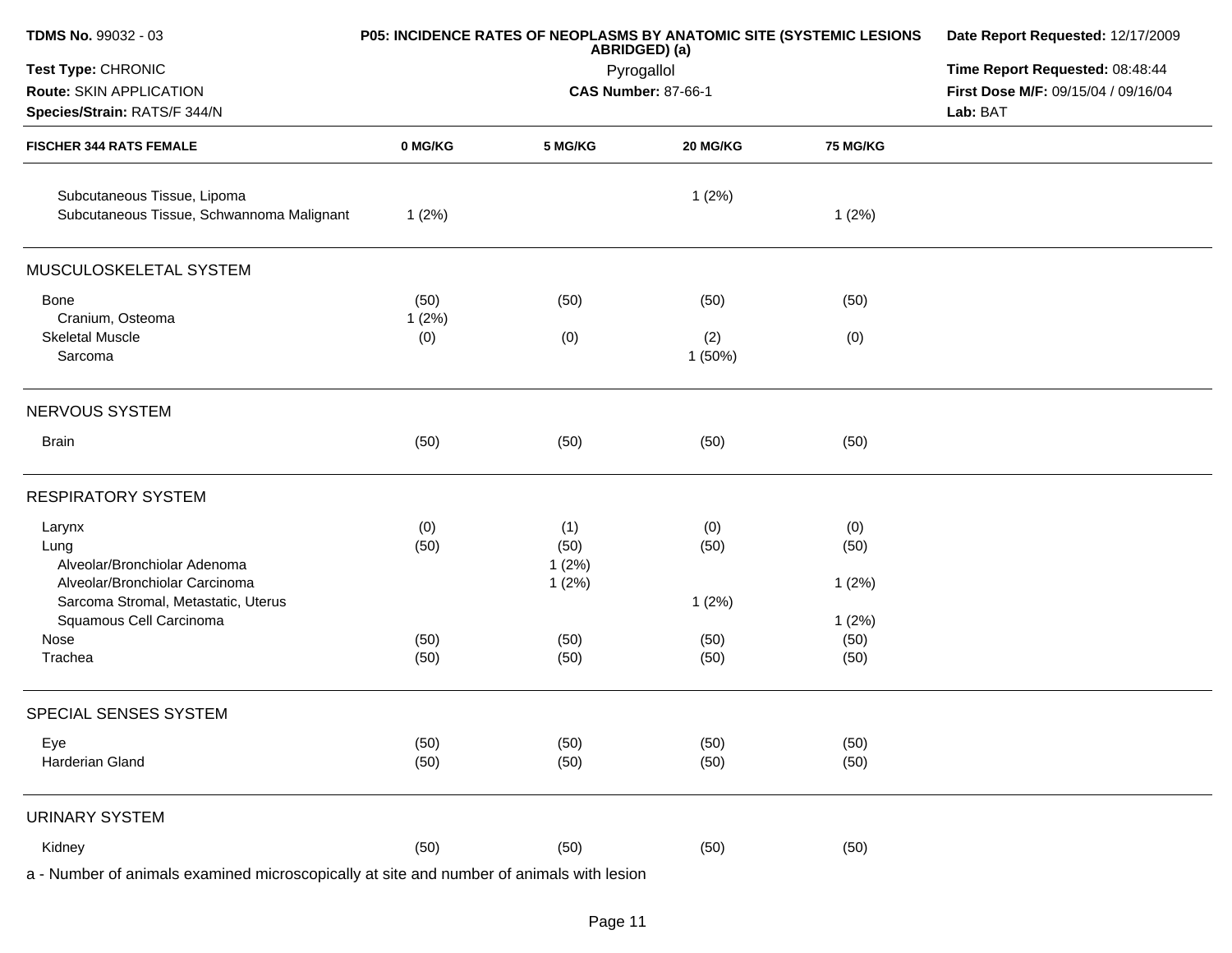| <b>TDMS No. 99032 - 03</b>          | P05: INCIDENCE RATES OF NEOPLASMS BY ANATOMIC SITE (SYSTEMIC LESIONS | Date Report Requested: 12/17/2009 |                            |                 |                                     |
|-------------------------------------|----------------------------------------------------------------------|-----------------------------------|----------------------------|-----------------|-------------------------------------|
| Test Type: CHRONIC                  |                                                                      |                                   | Pyrogallol                 |                 | Time Report Requested: 08:48:44     |
| <b>Route: SKIN APPLICATION</b>      |                                                                      |                                   | <b>CAS Number: 87-66-1</b> |                 | First Dose M/F: 09/15/04 / 09/16/04 |
| Species/Strain: RATS/F 344/N        |                                                                      |                                   |                            |                 | Lab: BAT                            |
| <b>FISCHER 344 RATS FEMALE</b>      | 0 MG/KG                                                              | 5 MG/KG                           | 20 MG/KG                   | <b>75 MG/KG</b> |                                     |
| Adenoma                             |                                                                      |                                   |                            | 1(2%)           |                                     |
| Lipoma                              | 1(2%)                                                                |                                   |                            |                 |                                     |
| <b>Urinary Bladder</b>              | (50)                                                                 | (50)                              | (50)                       | (49)            |                                     |
| Sarcoma Stromal, Metastatic, Uterus |                                                                      |                                   | 1(2%)                      |                 |                                     |
| <b>SYSTEMIC LESIONS</b>             |                                                                      |                                   |                            |                 |                                     |
| Multiple Organ                      | $*(50)$                                                              | $*(50)$                           | $*(50)$                    | $*(50)$         |                                     |
| Histiocytic Sarcoma                 |                                                                      | 1(2%)                             |                            | 1(2%)           |                                     |
| Leukemia Mononuclear                | 8(16%)                                                               | 9(18%)                            | 17 (34%)                   | 11 (22%)        |                                     |
| Lymphoma Malignant                  |                                                                      |                                   |                            | 1(2%)           |                                     |
|                                     |                                                                      |                                   |                            |                 |                                     |

\* Number of animals with any tissue examined microscopically